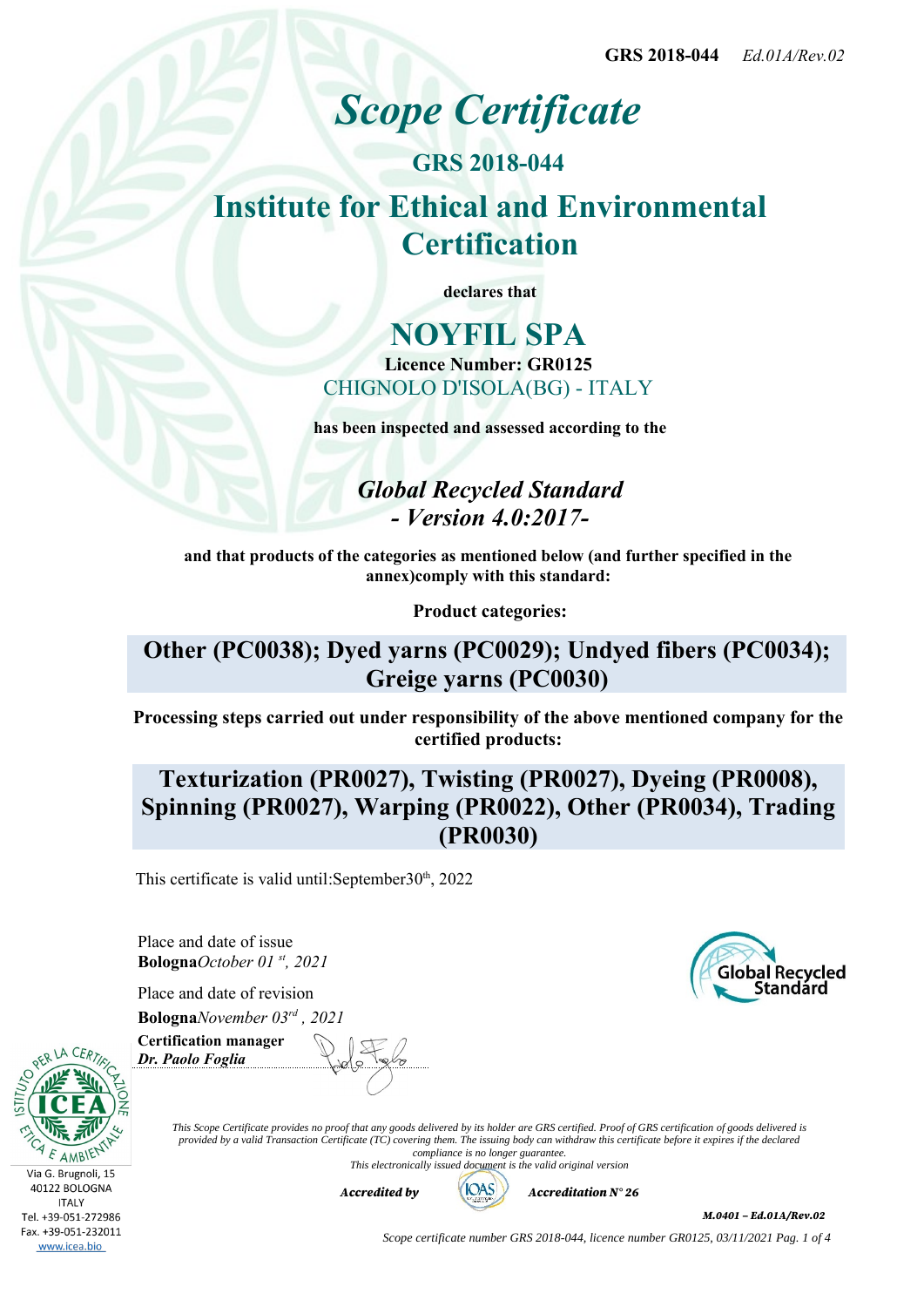*Certified entity:* **NOYFIL SPA**

**Global Recycled Standard**

#### **Annex to certificate no.: GRS 2018-044**

In specific the certificate covers the following products:

| <b>Products</b>        |                                                                                                | <b>Material Composition</b>                                  |          | Label grade                        |
|------------------------|------------------------------------------------------------------------------------------------|--------------------------------------------------------------|----------|------------------------------------|
| Category               | Product details                                                                                | Fibre                                                        | $\%$     |                                    |
| Other (PC0038)         | Other (Warp yarns PD0100)<br>[RAW WHITE, PACKAGE<br><b>DYED YARNS</b> ]                        | *Polyester (RM0189)<br>(Post-consumer)<br>Polyester (RM0186) | 95<br>5  | <b>GRS</b> Certified               |
| Other (PC0038)         | Other (Warp yarns PD0100)<br>[DOPE DYED YARNS]                                                 | *Polyester (RM0189)<br>(Post-consumer)<br>Polyester (RM0186) | 85<br>15 | Made with 85%<br>recycled material |
| Dyed yarns (PC0029)    | Filament (Filament PD0069)<br>[Single yarns - RAW WHITE,<br>PACKAGE DYED YARNS]                | *Polyester (RM0189)<br>(Post-consumer)<br>Polyester (RM0186) | 95<br>5  | <b>GRS</b> Certified               |
| Dyed yarns (PC0029)    | Filament (Filament PD0069)<br>[Twisted yarns - RAW<br>WHITE, PACKAGE DYED<br>YARNS]            | *Polyester (RM0189)<br>(Post-consumer)<br>Polyester (RM0186) | 95<br>5  | <b>GRS</b> Certified               |
| Dyed yarns (PC0029)    | Filament (Filament PD0069)<br>[Single yarns - DOPE DYED<br>YARNS]                              | *Polyester (RM0189)<br>(Post-consumer)<br>Polyester (RM0186) | 85<br>15 | Made with 85%<br>recycled material |
| Dyed yarns (PC0029)    | Filament (Filament PD0069)<br>[Twisted yarns - DOPE<br><b>DYED YARNS</b>                       | *Polyester (RM0189)<br>(Post-consumer)<br>Polyester (RM0186) | 85<br>15 | Made with 85%<br>recycled material |
| Undyed fibers (PC0034) | Chips (pellets) (Chips<br>(pellets) PD0085)                                                    | *Polyester (RM0189)<br>(Post-consumer)                       | 100      | <b>GRS</b> Certified               |
| Other (PC0038)         | Other (Warp yarns PD0100)<br>[Raw white, package dyed,<br>Dope dyed yarns]                     | *Polyester (RM0189)<br>(Post-consumer)<br>Polyester (RM0186) | 70<br>30 | Made with 70%<br>recycled material |
| Dyed yarns (PC0029)    | Filament (Filament PD0069)<br>[Twisted yarns - Raw white,<br>package dyed, Dope dyed<br>yarns] | *Polyester (RM0189)<br>(Post-consumer)<br>Polyester (RM0186) | 70<br>30 | Made with 70%<br>recycled material |
| Dyed yarns (PC0029)    | Filament (Filament PD0069)<br>[Single yarns - Raw white,<br>package dyed, Dope dyed<br>yarns]  | *Polyester (RM0189)<br>(Post-consumer)<br>Polyester (RM0186) | 70<br>30 | Made with 70%<br>recycled material |
| Greige yarns (PC0030)  | Filament (Filament PD0069)<br>[Twisted yarns - RAW<br><b>WHITE</b>                             | *Polyester (RM0189)<br>(Post-consumer)                       | 100      | GRS certified                      |
| Greige yarns (PC0030)  | Filament (Filament PD0069)<br>[Single yarns - RAW<br>WHITE]                                    | *Polyester (RM0189)<br>(Post-consumer)                       | 100      | GRS certified                      |
| Greige yarns (PC0030)  | Filament (Filament PD0069)<br>[Single yarns - RAW<br>WHITE]                                    | *Polvester (RM0189)<br>(Post-consumer)<br>Polyester (RM0186) | 95<br>5  | GRS certified                      |
| Greige yarns (PC0030)  | Filament (Filament PD0069)<br>[Twisted yarns -RAW<br>WHITE]                                    | *Polyester (RM0189)<br>(Post-consumer)<br>Polyester (RM0186) | 95<br>5  | GRS certified                      |



AMBIENT  $C_{\hspace{-1pt}\rule{0pt}{1.5pt}\hspace{1pt}}$  $\mathcal{E}_{\mathcal{A}}$ Via G. Brugnoli, 15<br>40122 BOLOGNA **ITALY** Tel. +39-051-272986 Fax. +39-051-232011 www.icea.bio

PER LA  $\bigcap$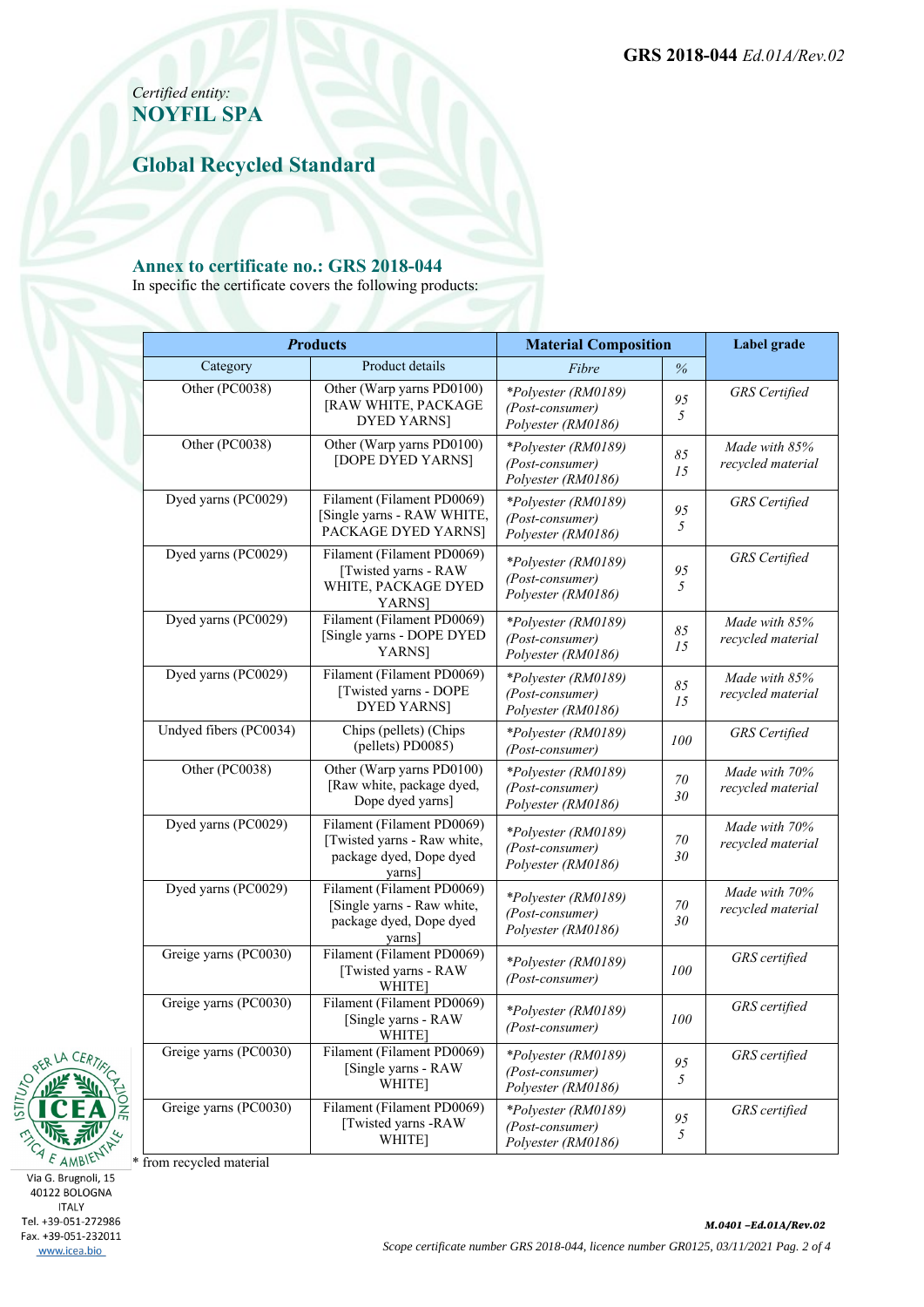**GRS 2018-044** *Ed.01A/Rev.02*

Place and date of issue **Bologna***October 01 st, 2021*

Place and date of revision **Bologna***November 03rd , 2021* **Certification manager** *Dr. Paolo Foglia*